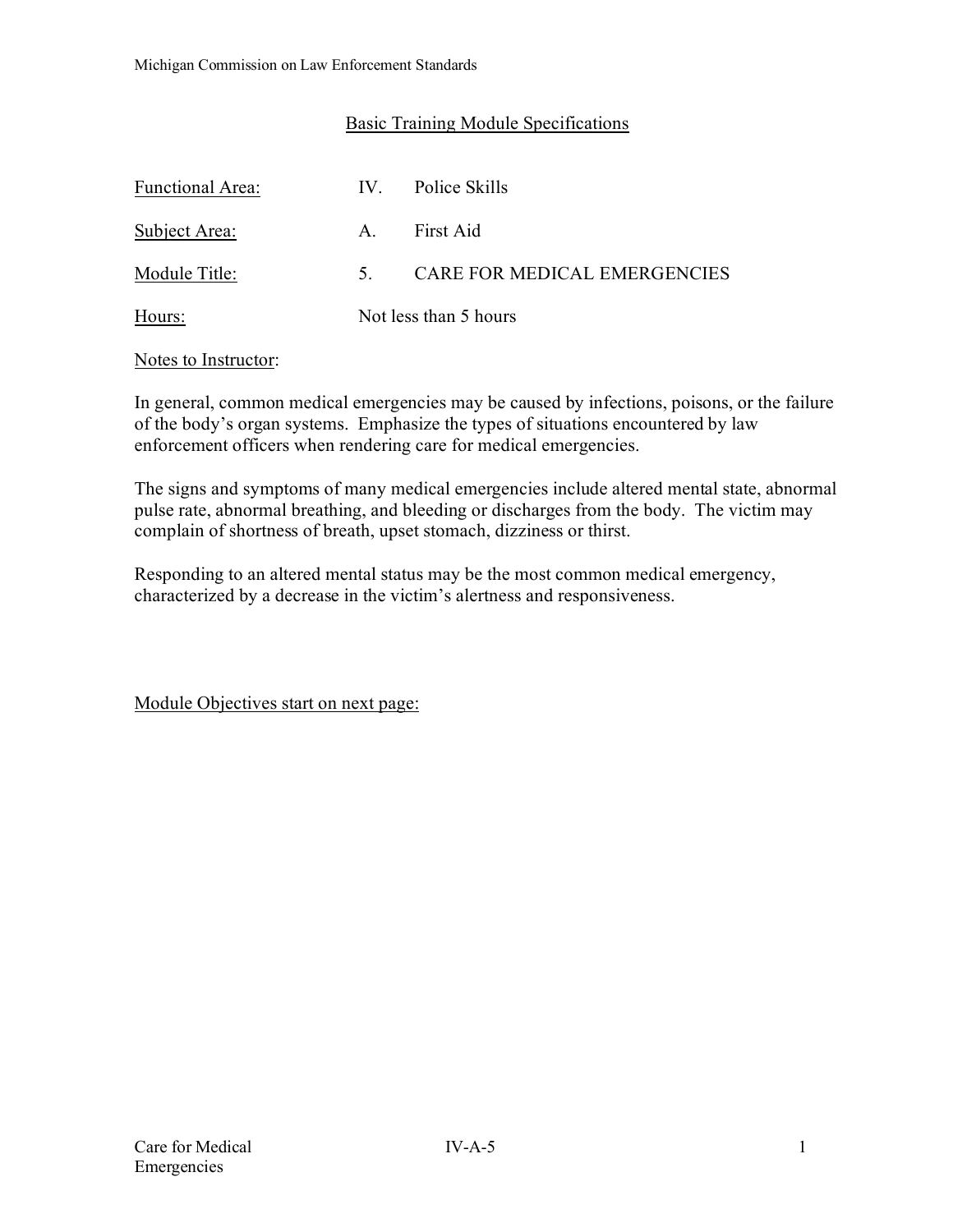## IV.A.5.1. Provide Emergency Care for Stroke.

- a. Identifies the signs of major stroke:
	- (1) unconsciousness or fainting;
	- (2) paralysis, numbness, or weakness, usually involving the extremities;
	- (3) difficulty breathing or swallowing;
	- (4) loss of bladder or bowel control;
	- (5) unequal pupil size; or
	- (6) slurred speech or the inability to talk.
- b. Provides emergency care for stroke:
	- (1) uses standard precautions and performs primary assessment;
	- (2) maintains an open airway;
	- (3) gives artificial respiration, if necessary;
	- (4) keeps victim at rest;
	- (5) positions victim in a recovery position;
	- (6) gives no fluids unless victim is fully conscious; and
	- (7) monitors victim until the arrival of EMS.
- c. Recognizes that a stroke occurs when blood flow to the brain is disrupted.
- d. Treats for minor stroke:
	- (1) seeks immediate medical treatment; and
	- (2) protects victim from accident or additional exertion.

## Notes to Instructor;

A common assessment tool to use when responding to a stroke is the Cincinnati Pre-hospital Stroke Scale (CPSS), which includes characteristics such as facial droop, arm drift, or abnormal speech.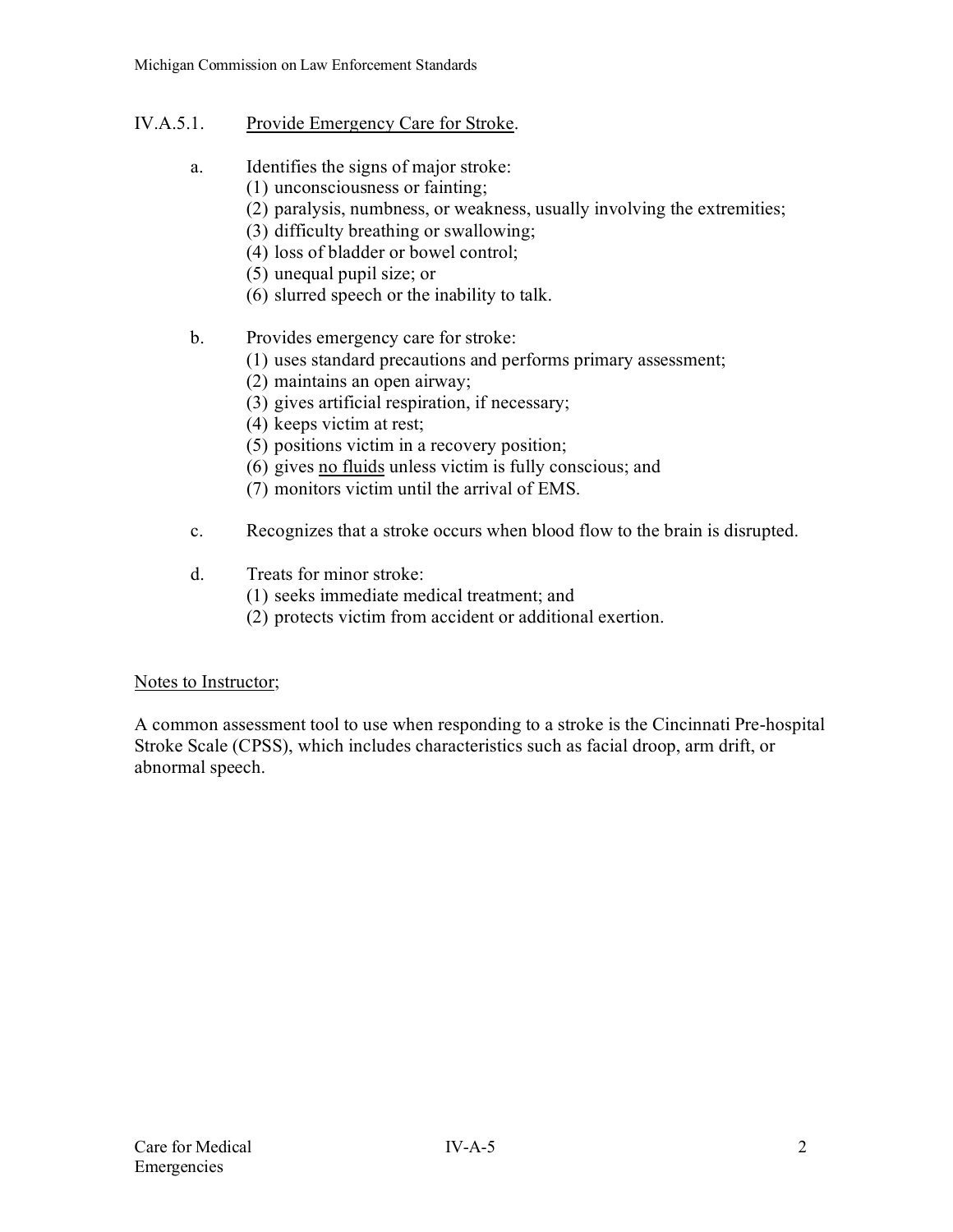## IV.A.5.2. Care for Diabetic Emergencies.

- a. Identifies the signs of diabetic emergencies:
	- (1) fainting, dizziness, and convulsions;
	- (2) abdominal pain;
	- (3) rapid, weak pulse;
	- (4) dry, warm skin, sometimes reddened;
	- (5) acetone odor on breath (may smell like fingernail polish remover);
	- (6) extreme thirst;
	- (7) restlessness or stupor; or
	- (8) history of diabetes.
- b. Recognizes that the victim may be hyperglycemic (too much blood sugar) or hypoglycemic (too much insulin).
- c. Uses proper procedures to treat for hyperglycemia:
	- (1) uses standard precautions and performs a primary assessment;
	- (2) maintains an open airway and ensures adequate breathing;
	- (3) administer oxygen per local protocols; and
	- (4) keeps patient at rest.
- d. Uses proper procedures to treat for hypoglycemia:
	- (1) uses standard precautions and performs a primary assessment;
	- (2) maintains an open airway and provides ventilation, as necessary;
	- (3) if victim is alert, provides glucose, gel, candy, honey, etc; and
	- (4) treats for shock.

#### Notes to Instructor:

An individual having a diabetic reaction can often be confused with being drunk.

There are different types of diabetic emergencies—low and high blood sugar. Low blood sugar emergencies are much more common than high blood sugar emergencies and the primary objective is to recognize there is a diabetic emergency occurring.

- IV.A.5.3. Provide Emergency Care for Seizures.
	- a. Identifies symptoms of convulsions or seizures.
		- (1) rigidity of body muscles (lasts a few seconds to five minutes) followed by jerking movements (grand mal);
		- (2) loss of bladder and/or bowel control;
		- (3) labored breathing;
		- (4) headache, prior to or following a seizure; or
		- (5) convulsions.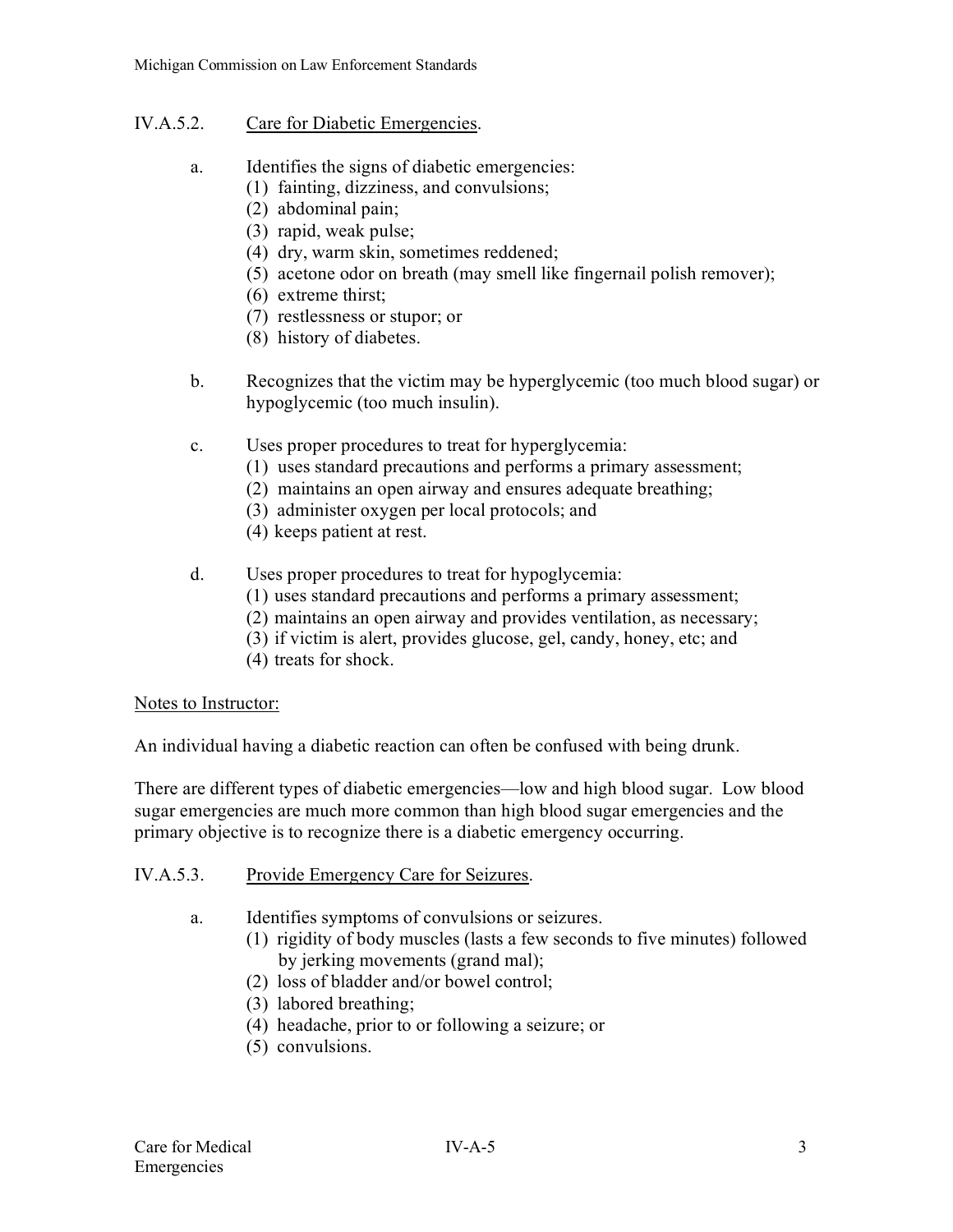- IV.A.5.3. Provide Emergency Care for Seizures (continued).
	- b. Checks for medic-alert information (e.g., checks tag or card or talks to relative).

# c. Uses proper procedures for the treatment of seizure:

- (1) protects victim from self-inflicted injury;
- (2) monitors airway;
- (3) does not place anything in mouth;
- (4) loosens clothing around victim's neck;
- (5) administers rescue breathing if breathing stops;
- (6) reassures and reorients victim following seizure; and
- (7) seeks immediate medical assistance or arranges for EMS transport.
- d. Identifies the circumstances surrounding a seizure that requires additional medical assistance or transportation to a hospital, including:
	- (1) first time seizure;
	- (2) seizure lasting more than 5 minutes;
	- (3) seizure after head injury; or
	- (4) seizure secondary to ingestion.

### IV.A.5.4. Provide Emergency Care for Poisoning.

- a. Monitors victim's vital signs.
- b. Determines the type of poisoning (e.g., chemical, snake bite) and manner of poisoning (e.g., ingestion, injection, inhalation, absorption through the skin) by:
	- (1) interviewing and/or examining the victim;
	- (2) searching the immediate area for sources of poison; and
	- (3) talking to witnesses, family members, or bystanders.
- c. Contacts poison control center for treatment instructions (preferred) or seeks medical advice (e.g., physician, EMS, or hospital)..
- d. Uses proper procedures to treat for poisoning in a responsive victim:
	- (1) use standard precautions and perform a primary assessment;
	- (2) ensure an open airway and adequate breathing;
	- (3) call the poison control center for instructions;
	- (4) position victim so no vomit is inhaled; and
	- (5) give activated charcoal, if directed to do so.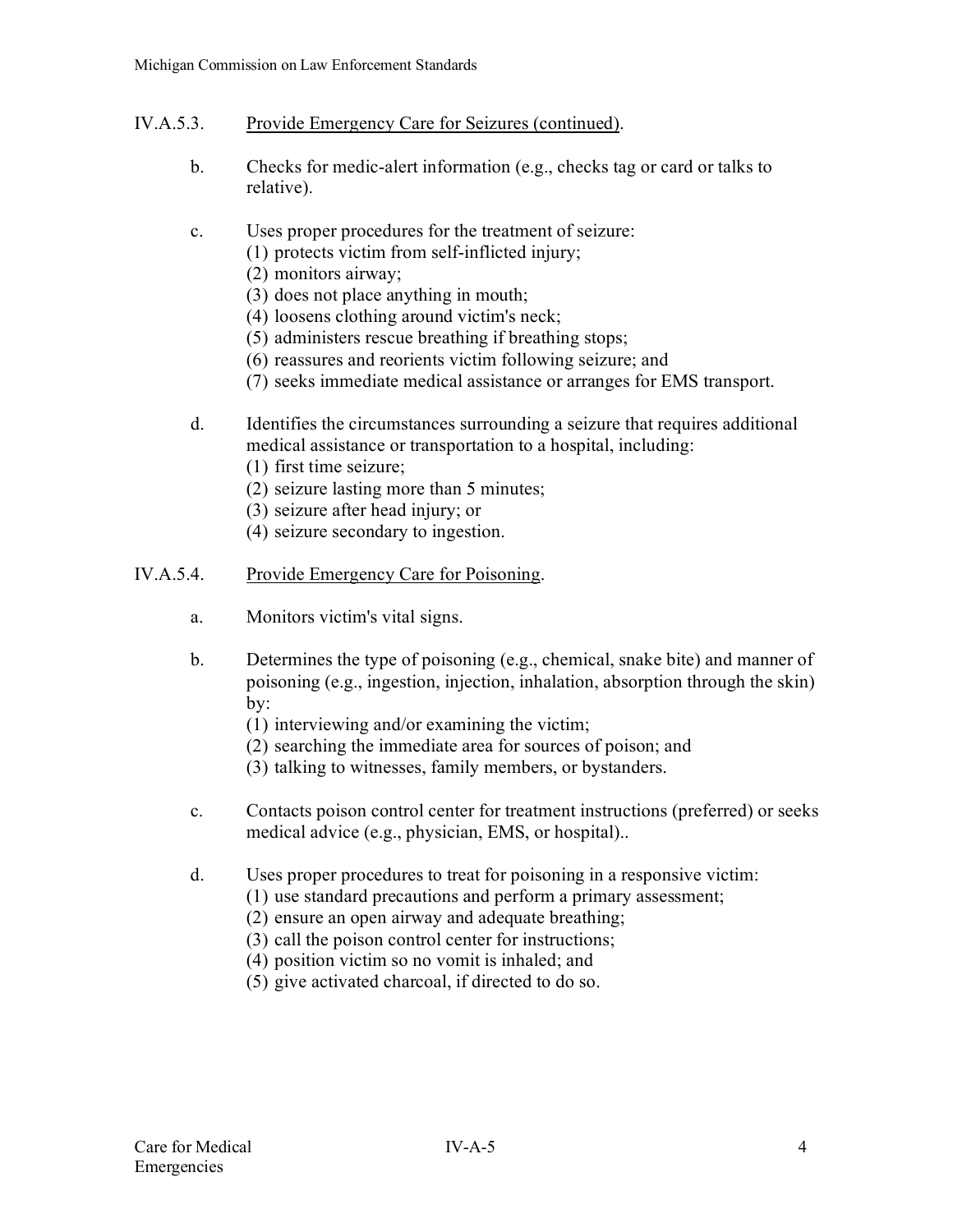- IV.A.5.4. Provide Emergency Care for Poisoning (continued).
	- e. Uses proper procedures to treat for poisoning in an unresponsive victim: (1) maintains airway;
		- (2) gives CPR, if necessary;
		- (3) treats for seizures, if necessary;
		- (4) secures poison container and vomit, if any; and
		- (5) seeks medical assistance.
	- f. Provides medical personnel with information and evidence related to the poisoning/overdose (e.g., pill container, sample of vomit, type of snake, etc.).
- IV.A.5.5. Provide Emergency Care for Overdose.
	- a. Monitors victim's vital signs.
	- b. Determines cause of overdose (e.g., drugs, alcohol, other chemicals) and manner of overdose (e.g., ingestion, injection, inhalation).
	- c. Uses proper procedures to treat for overdose (same as poisoning).
	- d. Provides medical personnel with information and evidence related to the overdose (e.g., pill container, vomit sample, etc.).

#### Notes to Instructor:

Emphasize the differences between the scene of an apparent overdose and the scene of an apparent poisoning. Talk about protocols for the collection of evidence, the criminal implications of the incident, and the handling of the scene (or crime scene).

- IV.A.5.6. Assist in Childbirth.
	- a. Presents a professional and appropriate demeanor:
		- (1) controls emotions;
		- (2) maintains a professional appearance to instill confidence in the mother and bystanders;
		- (3) uses a normal tone of voice; and
		- (4) maintains a calm demeanor.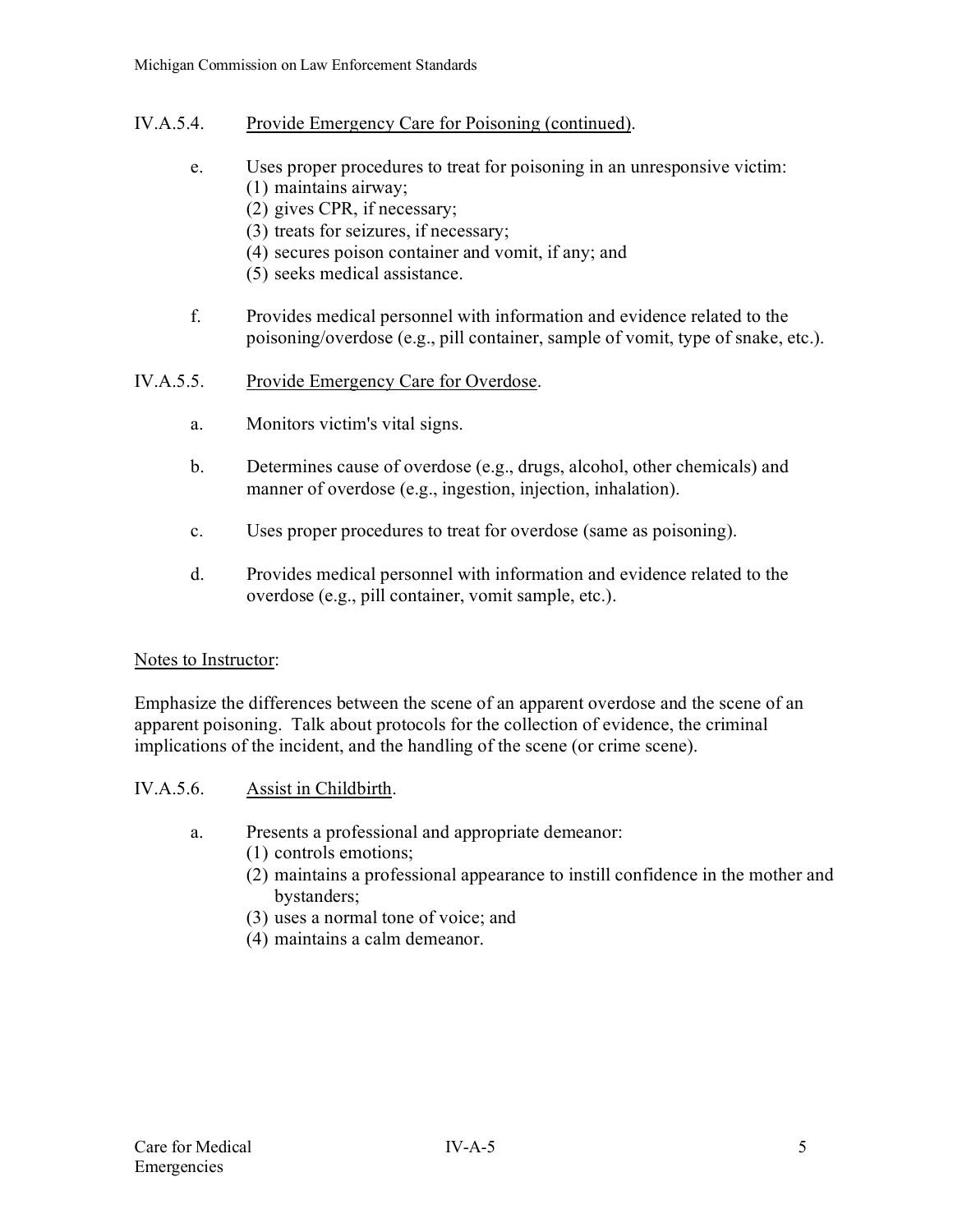## IV.A.5.6. Assist in Childbirth (continued).

- b. Prepares the mother for delivery:
	- (1) uses standard precautions and activates EMS;
	- (2) controls the scene so the mother has privacy;
	- (3) positions the mother on her back with her knees bent;
	- (4) feels the abdomen for contractions;
	- (5) prepares the mother for an external examination; and
	- (6) checks for crowning.
- c. Delivers the child (or assists) using accepted techniques when delivery is imminent, and transportation is not appropriate:
	- (1) prepares self (e.g., washes hands, uses standard precautions, etc.);
	- (2) reassures mother;
	- (3) supports baby and does not pull;
	- (4) keeps amniotic sac away from baby's mouth and nose;
	- (5) positions baby on side and clamps or ties umbilical cord;
	- (6) clears baby's airway;
	- (7) checks for breathing, and if not within 30 seconds, then encourages it;
	- (8) clamps or ties-off cord as appropriate or as directed by authorized EMS;
	- (9) protects baby;
	- (10) appropriately captures placenta and has EMS transport to hospital with mother and baby.
- d. Recognizes the signs of complications or abnormal birth and responds with immediate first aid measures:
	- (1) non-breathing infant:
		- (a) administers rescue breathing;
		- (b) if no breathing and no pulse, begins CPR;
	- (2) breach birth (buttocks or both feet delivered first):
		- (a) supports infant as it is delivered;
		- (b) creates and maintains airway if head does not deliver in three minutes and alerts EMS;
	- (3) limb presentation (one leg or arm):
		- (a) alerts and updates EMS;
		- (b) does not pull-on limb or place it back into the vagina; and
		- (c) keeps mother in typical delivery position;
	- (4) prolapsed cord (cord delivered first):
		- (a) relieves pressure on cord;
		- (b) alerts and updates EMS;
	- (5) excessive pre-birth bleeding or miscarriage:
		- (a) treats for shock;
		- (b) places sterile dressing over opening of vagina;
		- (c) saves blood-soaked dressings;
		- (d) transports.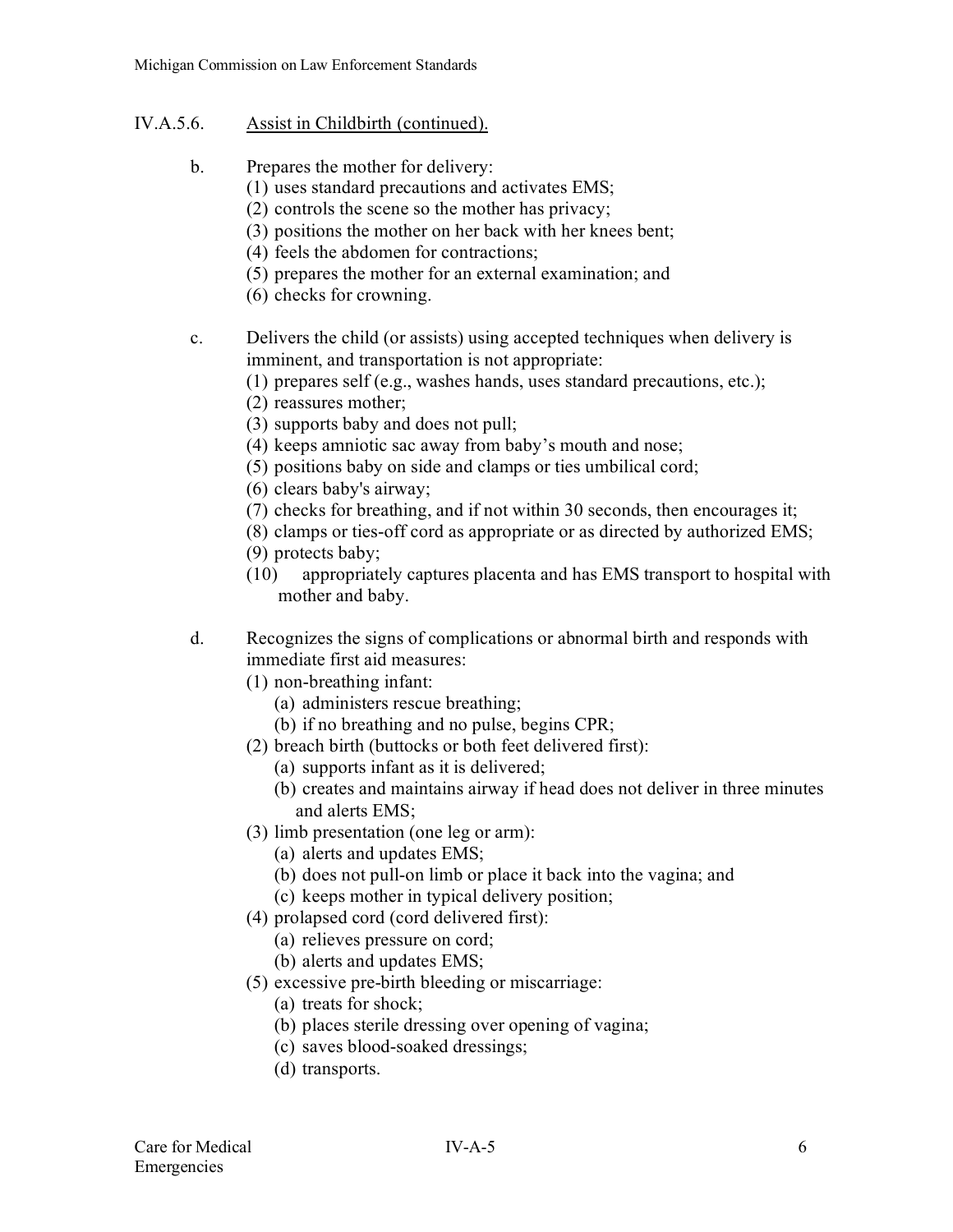- IV.A.5.6. Assist in Childbirth (continued).
	- (6) premature births:
		- (a) delivers using normal birth procedures;
		- (b) wraps baby to warm to 90 100 degrees;
	- (7) stillborn:
		- (a) administer CPR, unless baby shows signs of non-recent death; and
		- (b) provides comfort to mother and family members.

# IV.A.5.7. Provide Care for Heart Attack.

- a. Recognizes common signs and symptoms of heart attack (myocardial infarction):
	- (1) chest pains (persistent chest pain, including tightness and heaviness);
	- (2) perspiration;
	- (3) difficulty in breathing;
	- (4) radiating discomfort in neck, jaws, arms, back, or shoulders;
	- (5) heart burn (epigastric discomfort); and
	- (6) victim's use of medication without pain relief.
- b. Activates advanced medical care (EMS system).
- c. Uses appropriate procedures to care for the heart attack victim:
	- (1) use standard precautions and perform primary assessment;
	- (2) comfort and calms victim;
	- (3) monitor vital signs;
	- (4) talk to bystanders and victim to obtain complete information;
	- (5) be calm and reassuring and obtain medical history;
	- (6) allow the individual to maintain a position of comfort; and
	- (7) arrange for immediate transportation.
- d. Recognizes that cardiac arrest and heart attack are not the same and that cardiac arrest patients must receive immediate CPR and the application of AED.
- IV.A.5.8. Treat for Broken Bones.
	- a. Recognizes that isolated fractures are not usually life-threatening but broken pelvic bones and femurs can result in serious blood loss.
	- b. Monitors victim until the arrival of EMS.